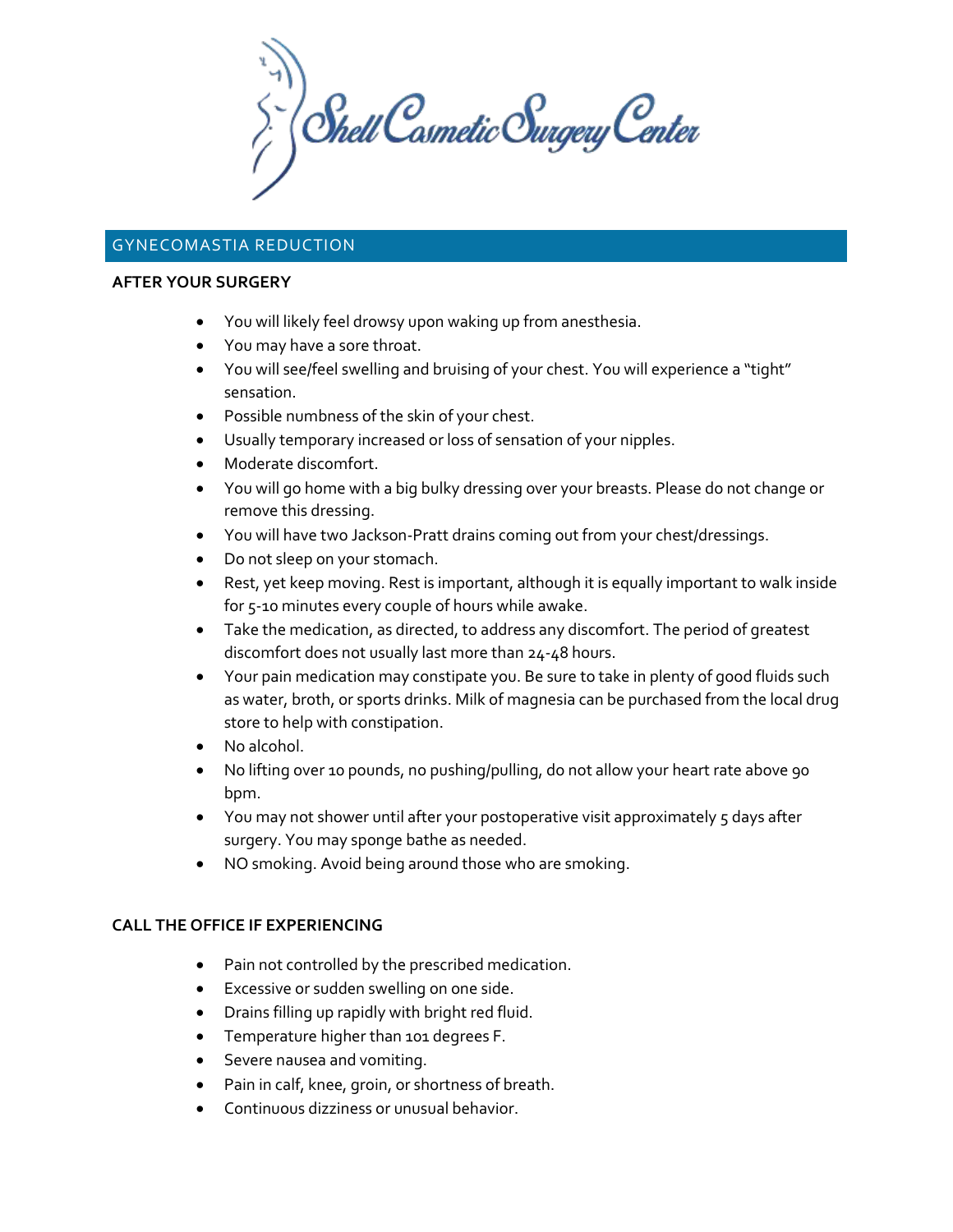## **2 TO 7 DAYS FOLLOWING SURGERY**

- During this time, you can expect to slowly progress day by day.
- Take 10 deep breaths per hour while awake. This will enhance your oxygenation and help expand your lungs.
- You may not shower until your drains are removed. Do not submerge your body in water.
- Empty and record your drainage appropriately. Don't forget to strip your drains.
- Dr. Shell will remove one drain when its output is less than 30 ml/24 hours. The last drain will be removed when its output is less than 30 ml/24 hours.
- Please be sure to speak with Dr. Shell before you begin to drive or return to work or a regular routine at home.
- Continue a well-balanced diet with adequate hydration.
- Advice exposure to sun and heat.
- Continue to take prescribed pain medications as needed.
- Begin to transition from prescribed pain medication to over the counter alternative. Dr. Shell and staff can guide you through this as needed.
- Do not sleep on your stomach.
- Avoid exercise other than walking. Leisurely daily walks will help you feel better and prevent blood clots.
- Make sure to get up and move for about 10-15 of every 60 minutes while awake.
- NO smoking. Avoid being around those who are smoking.
- There will be small pieces of tape over the incisions, eliminating the need for any wound care.
- Wash daily with Dial liquid antibacterial soap and pat dry with a clean cloth.

## **1 TO 4 WEEKS FOLLOWING SURGERY**

- Healing is a gradual process. It is normal to feel discouraged while waiting for swelling, bruising, discomfort, and numbness to diminish. Extra rest, a nutritious diet, and avoidance of stress are important aids to recovery. Once cleared by Dr. Shell, you may take Aspirin, Advil, Aleve, etc. at this time.
- Wash incision with Dial antibacterial soap and pat dry with clean cloth.
- The small strips of tape covering your incision will fall off 2-3 weeks after surgery.
- Once cleared by Dr. Shell, you may ease back into your workout routine.
- Continue to avoid sun exposure and heat. Use sunscreen on incision as it may tend to hyper pigment.
- NO smoking. Avoid being around those who are smoking.
- Do not sleep on your stomach.